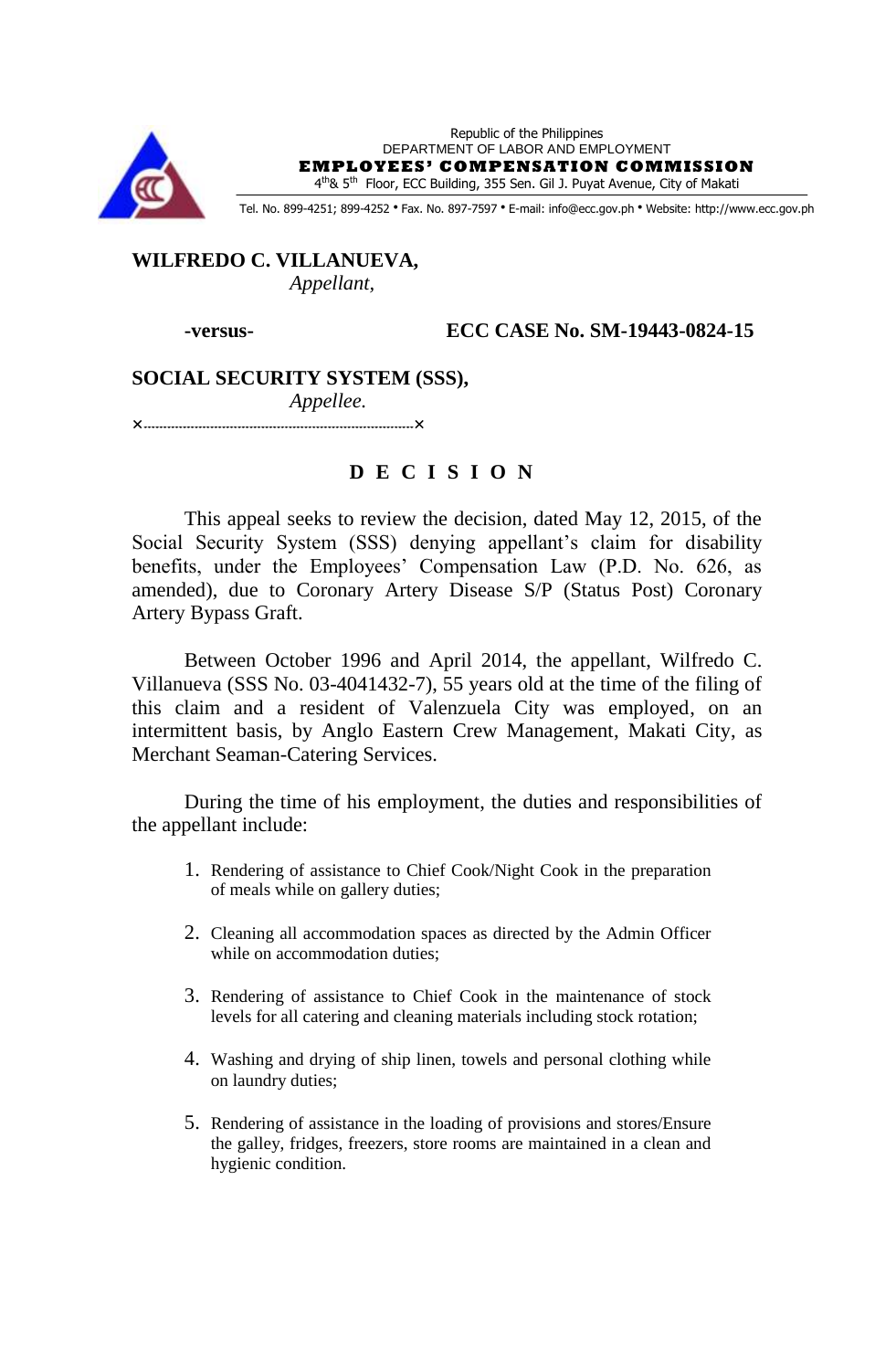## **ECC CASE No. SM-19443-0824-15, page 2 of 6**

On March 1, 2013, the appellant underwent Pre-employment Medical Examination which revealed "medically fit for service as Catering Staff." The said examination further revealed that the appellant has been taking maintenance medications for his Hypertension.

On February 16, 2014, the appellant was brought to a hospital in Scotland when he suddenly collapsed in the mess room while he was performing his duty. He was diagnosed to be suffering from Coronary Artery Disease (CAD). He underwent Coronary Artery Bypass Graft (CABG) as surgical remedy. Due to his condition, the appellant was repatriated to the Philippines for further medical consultations.

On account of his heart ailment, the appellant was granted SSS sickness benefits for 120 days effective February 16, 2014 and SSS Permanent Partial Disability (PPD) benefits for 12 months effective November 18, 2014.

The SSS Kalookan City Branch (Branch) denied the claim for additional EC disability benefits on the ground of no causal relationship. The Branch further states that he has history of Hypertension since 2005 and has history of occasional cigarette smoking during his teenage years.

On July 1, 2015, the SSS-Medical Operations Department (SSS-MOD) sustained the denial of the claim reasoning that:

## *"There is no causal relationship between member's job as catering services assistant and his illnesses."*

On July 15, 2016, the Secretariat wrote separate letters to the appellant and his employer requesting for the submission of additional information within a period of 20 days or as soon as possible. The appellant was informed that the evaluation of his claim would resume upon receipt of the requested information, if any. To date, the Secretariat has yet to receive any response from the appellant and/or from his employer. To prevent further delay, the Secretariat has evaluated the case based on the available records.

On September 9, 2015, this case was submitted to the Technical Review Committee (Committee) for initial deliberation. Majority of the members of the Committee decided to elevate this case to the Commission with a recommendation to grant the claim on the ground that the appellant's strenuous working conditions onboard a vessel caused the manifestation of his heart ailment.

# *The appeal is meritorious.*

Article 167 (l) of Presidential Decree (P.D.) No. 626, as amended, defines sickness as "any illness definitely accepted as an occupational disease listed by the Commission, or any illness caused by employment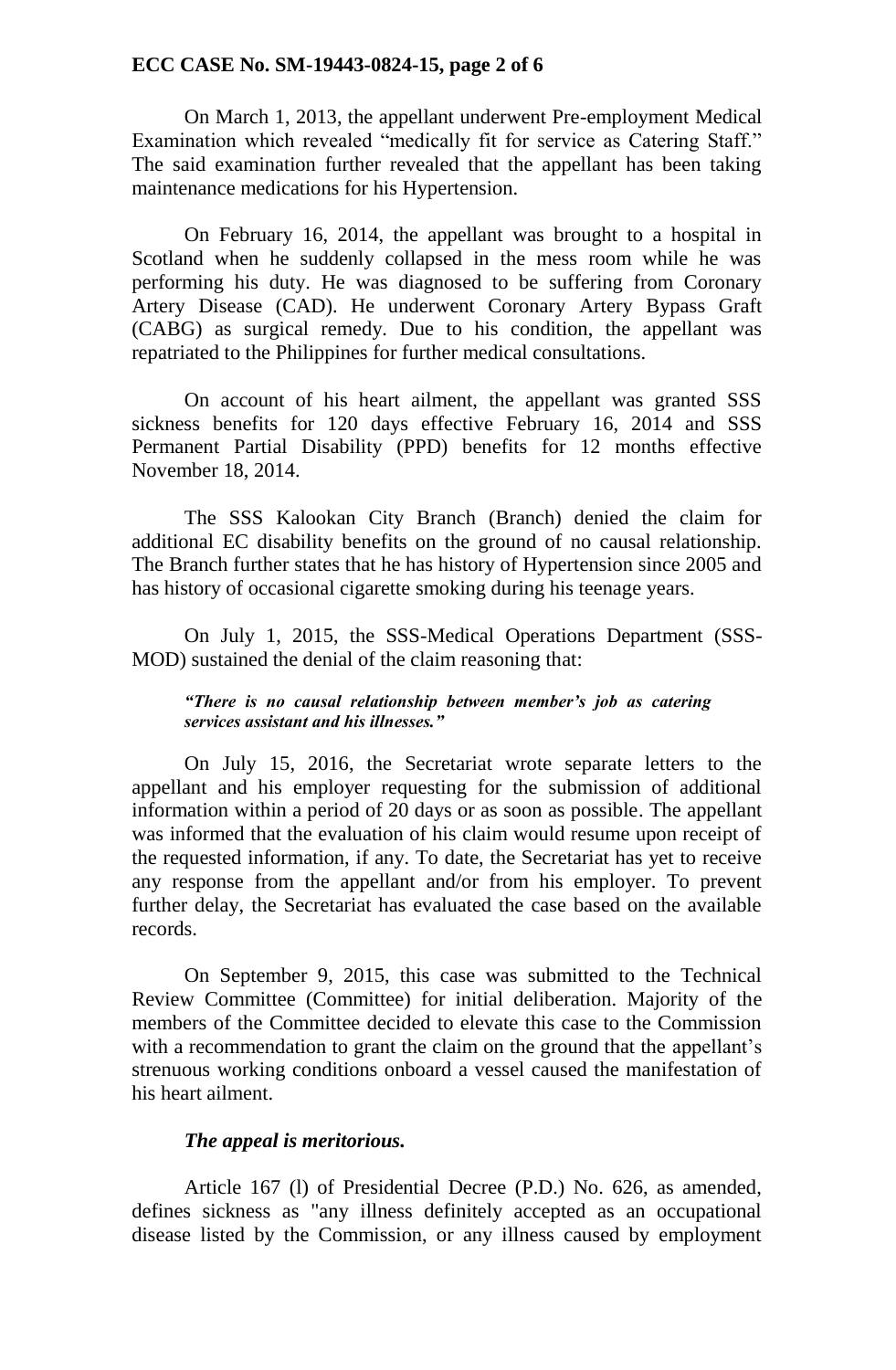# **ECC CASE No. SM-19443-0824-15, page 3 of 6**

subject to proof that the risk of contracting the same is increased by working conditions." Section 1 (b), Rule III, of the Rules Implementing P. D. No. 626, as amended, provides that "for the sickness and the resulting disability or death to be compensable, the sickness must be the result of an occupational disease included under Annex "A" of these Rules (Amended Rules on Employees" Compensation) with the conditions set therein satisfied; otherwise, proof must be shown that the risk of contracting the disease is increased by the working conditions."

Medical findings provide the etiology of Hypertensive Cardiovascular Disease and Coronary Artery Disease in this manner, to wit:

### **Hypertensive Cardiovascular Disease**

- "Heart disease is the most common cause of death in hypertensive patients. Hypertensive heart disease is the result of structural and functional adaptations leading to left ventricular hypertrophy, diastolic dysfunction, CHF, abnormalities of blood flow due to atherosclerotic coronary artery disease and microvascular disease, and cardiac arrhythmias.
- "Both genetic and hemodynamic factors contribute to left ventricular hypertrophy. Clinically, left ventricular hypertrophy can be diagnosed by electrocardiogram, although echocardiography provides a more sensitive measure of left ventricular wall thickness. Individuals with left ventricular hypertrophy are at increased risk for Coronary Heart Disease, Stroke, CHF, and sudden death.

#### *Reference:*

*Harrison's Principles of Internal Medicine, 17th Edition, Part 9, Section 5, 241: Hypertensive Vascular Disease*

### **Coronary Artery Disease**

"Causes of Coronary Artery Disease:

- 1. *"Atherosclerosis of the coronary arteries* a disorder of the coronary arteries characterized by the presence of yellowish plaques of fats and cellular debris within the arteries. This leads to the narrowing of the arteries resulting in a decreased blood supply in organs and areas normally supplied by these arteries. Atherosclerosis is the leading cause of CAD. The risk factors identified for atherosclerosis essentially are the risk factors for CAD. The major risk factors making a person vulnerable to atherosclerosis are the following:
	- *a. "Increasing age;*
	- *b. "Male gender;*
	- c. "Hypertension or high-blood pressure;
	- d. *"Cigarette smoking*;
	- *e. "Lipid disorder due to accumulation of too much fats in the body;*
	- f. "Insulin resistance which is seen in Diabetes Mellitus;
	- g. "Family history of CAD

"Minor Risk Factors: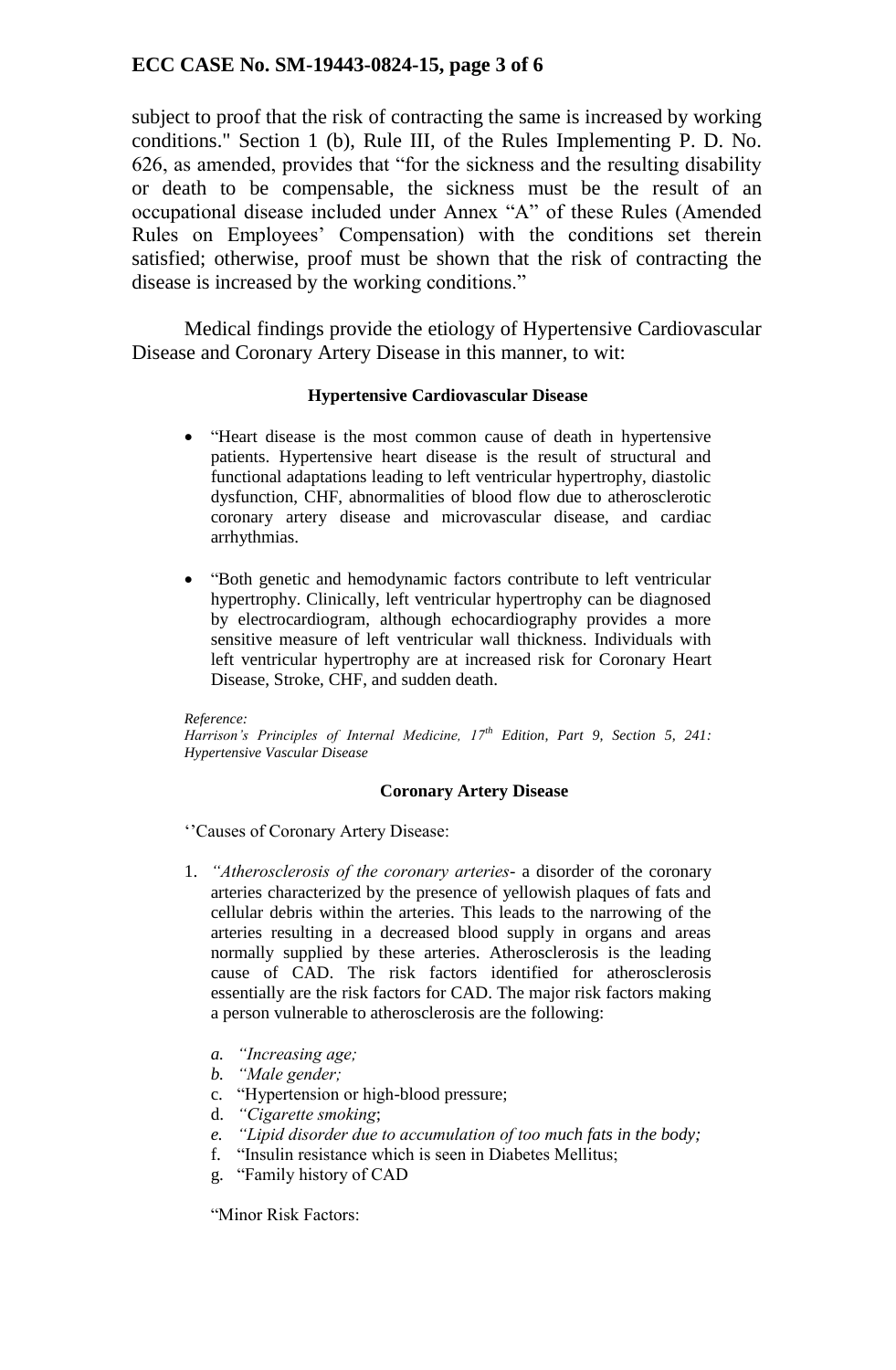# **ECC CASE No. SM-19443-0824-15, page 4 of 6**

- a. "Obesity or an excessively heavyweight;
- b. "Physical Inactivity;
- c. "Stress;
- d. "Postmenopausal Estrogen Deficiency;
- e. "High Carbohydrate Intake;
- f. "Alcohol
- 2. *"Thromboemboli-* a blood clot that circulates in the bloodstream and becomes lodged in the blood vessel such as the coronary arteries;
- 3. *"Coronary artery spasm-* a sudden constriction of the coronary arteries;
- 4. *"Coronary Arteritis-* an inflammatory condition of the inner layers or the outer coat of the coronary arteries that lead to a decreased blood flow;
- 5. "Conditions that increase the work-load of the heart such as increased heart rate and hyperactivity of the thyroid gland;
- 6. "Conditions that decrease oxygen delivery to the heart like anemia and severe bleeding;
- 7. "Inborn abnormalities of the coronary arteries.""

#### *References:*

*1. Harrison's Principles of Internal Medicine, pp.1399-1409, Volume I, 15th Edition; 2. Robbins' Pathologic Basis of Disease, pp. 504; 550-564, 6th Edition; 3. Harrison's Principles of Internal Medicine, 17th Edition, Part 9, Section 5, 237; Ischemic Heart Disease*

Under Annex "A" of the Amended Rules on Employees' Compensation, the Cardiovascular (or heart) Disease of the covered member must have occurred under any of the following conditions to be considered as compensable:

- a. "If the heart disease was known to have been present during employment, there must be proof that an acute exacerbation was clearly precipitated by the unusual strain by reasons of the nature of his work;
- b. The strain of work that brings about an acute attack must be of sufficient severity and must be followed within 24 hours by the clinical signs of a cardiac insult to constitute causal relationship;
- c. "If a person who was apparently asymptomatic before being subjected to strain at work showed signs and symptoms of cardiac impairment during the performance of relationship subject to the following conditions:
	- 1. "If a person is a known hypertensive, it must be proven that his hypertension was controlled and that he was compliant with treatment;
	- 2. "If a person is not known to be hypertensive during his employment, his previous health examination must show normal results in all of the following, but not limited to: blood pressure,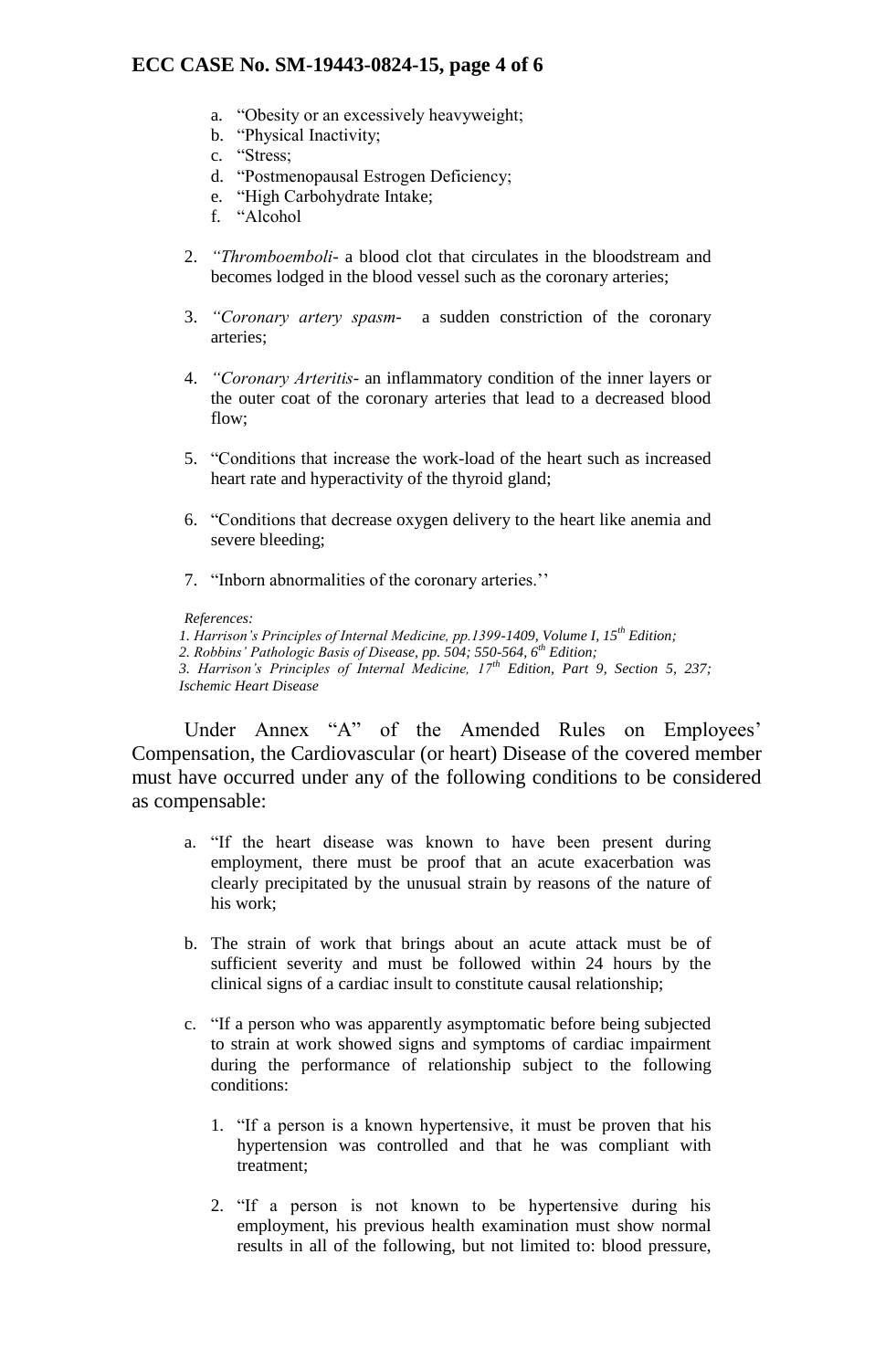#### **ECC CASE No. SM-19443-0824-15, page 5 of 6**

chest x-ray, electrocardiogram (ECG)/treadmill exam, CBC and urinalysis.

d. "A history of substance abuse must be ruled out." *(ECC Resolution No. 432, dated July 20, 1977, as amended by ECC Resolution No. 11- 05-13, dated May 26, 2011)*

In denying the claim of the appellant, the SSS may have attributed the manifestation of the appellant's heart ailment on his history of Hypertension and cigarette smoking during his teenage years. However, records reveal that his Hypertension was diagnosed only in 2005 or nine years after his employment. Thus, it is more likely that his illness can be traced directly to his work. Records further reveal that the appellant been compliant in taking his maintenance medications. On the issue of smoking, the Supreme Court has already ruled that smoking is not the sole cause of Coronary Artery Disease and Hypertension (cited in the case of *GSIS v. Salvador A. De Castro*, G.R. No. 185035, July 15, 2009). The Supreme Court further states that in any determination of compensability, the nature and characteristics of the job are as important as raw medical findings and the claimant's personal and social history. This is a basic legal reality in Workers' Compensation Law (cited in the case of GSIS vs. Calumpiano, G.R. No. 196102, November 26, 2014).

In its evaluation, the SSS may have failed to consider the strenuous working conditions of seamen on the high seas. In the case of Heirs of the Late R/O (Radio Operator) Reynaldo Aniban vs. NLRC (G.R. No. 116354, December 4, 1997 citing Panangui vs. ECC, G.R. No. L-56259, March 18, 1983), the Supreme Court ruled that the Myocardial Infarction of a Radio Operator/Seaman is compensable on the ground that any kind of work or labor produces stress and strain normally resulting in the wear and tear of the human body. In the said case, the Supreme Court also held that *"it is not required that the occupation be the only cause of the disease as it is enough that the employment contributed even in a small degree to its development*." (citing Abana vs. Quisumbing, No. L-23489, March 27, 1968).

In the case of Rañises v. ECC and  $SSS$ ,<sup>1</sup> the Supreme Court states that:

"….As a **driver and messenger**, he spent virtually his whole day driving around Metro Manila, delivering equipment, collecting checks, and picking up company guests at the airport and driving them to designated places. Obviously, petitioner **in the performance of his job was subject to severe strain and fatigue and exposed to the stress and strain of everyday traffic."** (emphasis supplied)

In the more recent case of GSIS vs. Alcaraz, $2$  the Supreme Court did not only consider the words "stress and strain." Rather, the Highest Court also considered the surrounding circumstances and environments under which the covered member was working, to wit:

1

 $<sup>1</sup>$  G.R. No. 141709, Aug. 16, 2005</sup>

<sup>2</sup> G.R. No. 187474, February 6, 2013, Brion, *J.*